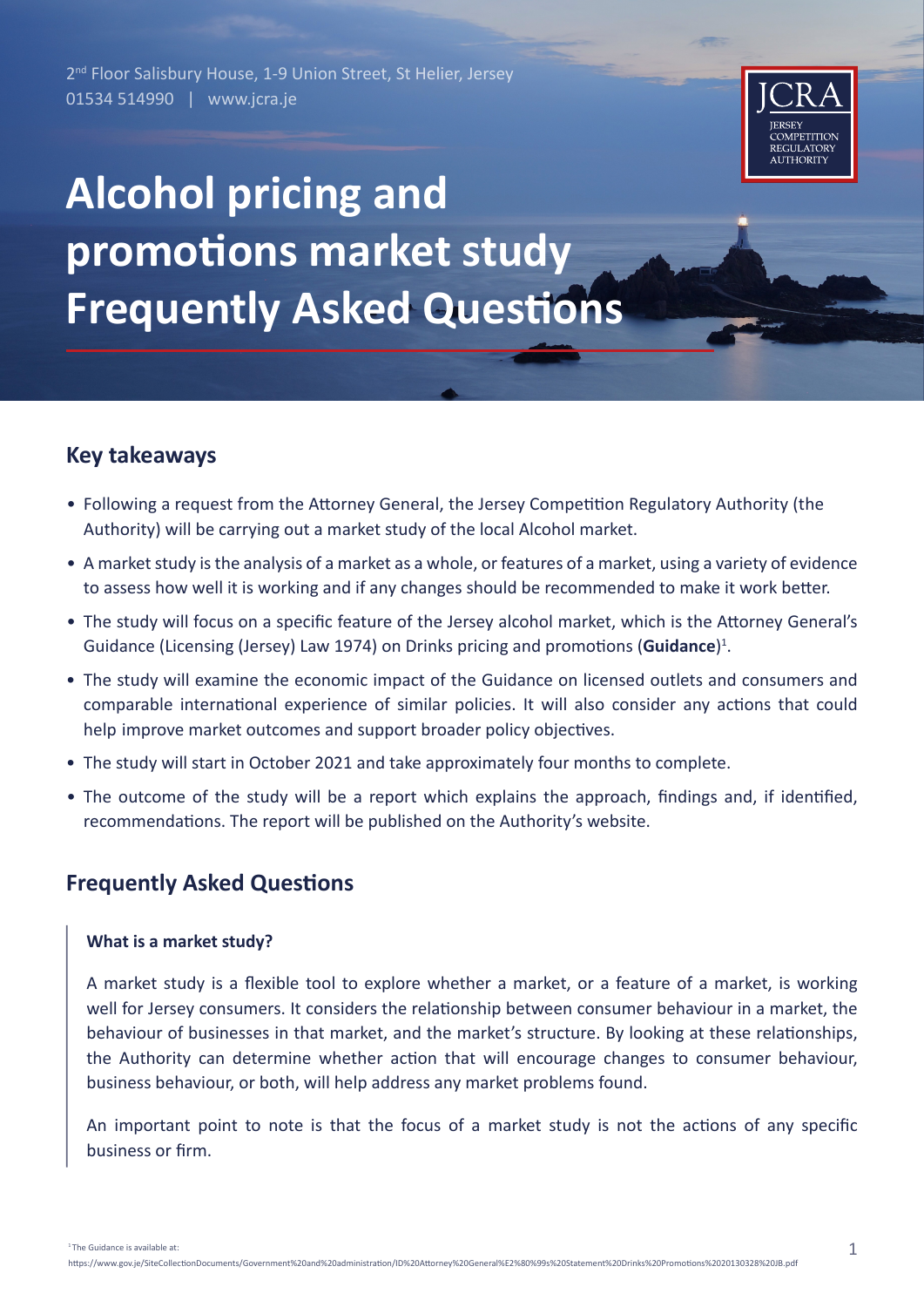

#### **What is the Alcohol Market?**

In Jersey it is a requirement to have a licence to sell alcohol. The framework is set in the Licensing (Jersey) Law 1974. This sets outs different licence types, including different licence categories for sales in bars, clubs, restaurants and nightclubs, commonly known as 'on-licence' premises, and through supermarkets and shops, commonly known as 'off-licence' premises. The formal Licence categories used are:

- First category Taverner's Licence
- Second category Residential Licence
- Third category Restaurant Licence
- Fourth category Comprehensive Licence

#### **What will this market study examine?**

The study will focus on a specific feature of the Alcohol market, which is Guidance relating to drinks pricing and promotion.

The Guidance is issued by Jersey's Attorney General. Its purpose is protecting against promotions or pricing strategies intended to encourage consumers to increase their drinking of alcohol.

Examples of this in on-licence premises include offering alcoholic drinks at discounted prices, buy one drink get one free and lower priced 'happy hours'. Examples of this in off-licence premises are selling alcoholic drinks at a price lower than the established 50 pence per unit of alcohol.

The study's purpose is analysing the economic impact of the Guidance and how it may affect competition between Licensed premises, and consumer choice. This assessment will be made with reference to international experience of similar policies and a wide range of other research methods.

#### **Why has the Authority chosen to carry out a market study of Alcohol pricing and promotions?**

The Attorney General has requested the study take place in view of several factors:

- The Alcohol market is a significant and important one for Jersey, contributing considerable government revenues through duties and taxes paid by companies operating in the market and consumers buying its services;
- The Guidance was introduced a number of years ago, and while it has been updated through time, there have been significant changes in the alcohol market and in international best practice which merit consideration; and
- The States of Jersey debated alcoholic drinks promotions in 2020<sup>2</sup>, agreeing to allow them for a limited time. The proposition also called for a study into the local Alcohol market to be carried out by the Authority, though this was not passed.

2

- Fifth category Club Licence • Sixth category – Off Licence
- Seventh category Entertainment Licence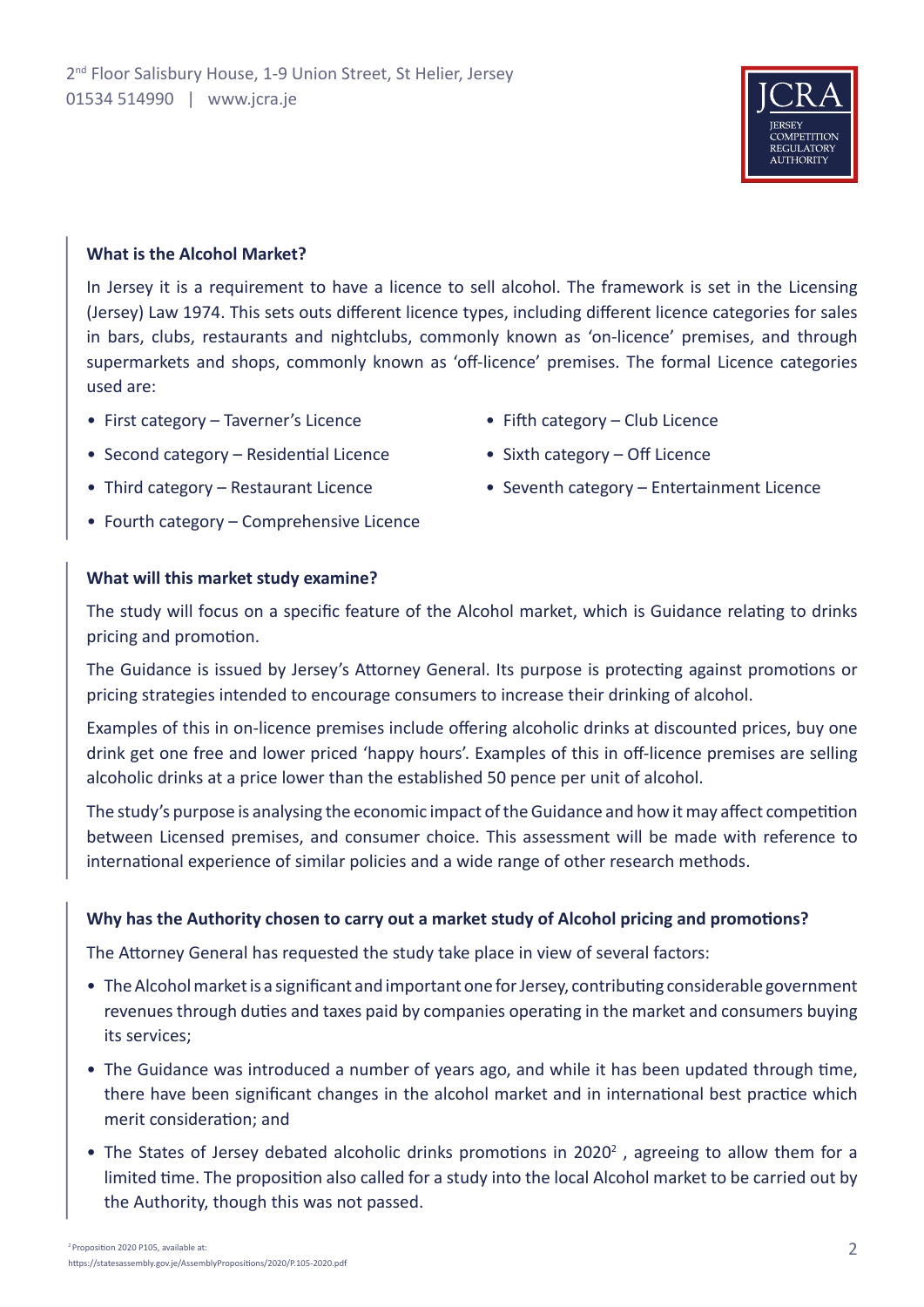

Taking the above into account, it is clear that a market study into this area is well aligned with the Authority's prioritisation principles. Moreover, it is consistent with the Authority's Business Plan, which set out that market studies are important tools to evaluate issues in particular markets and raise awareness of competition policy and its benefits among businesses, consumers and public institutions.

## **What will the study consider?**

The study will be carried out against the published terms of reference, which have been set by reference to an initial analysis of the market and discussions with the Attorney General's Office.

This identified the Guidance as the key focus and within this two key areas to consider:

- 1. Impact of the Guidance on competition within and between the on and off-licence trade and the impact on consumers
- 2. Comparable international experience of similar policies

Focused on these two areas, the study seeks to understand:

- Whether there are any unintended consequences from the Guidance; and/or
- If any actions can be identified to help support broader policy objectives.

## **What is excluded from the study?**

While the Authority recognises the health/social impact of the alcohol market, the focus of the study will be on the economic impact. This is consistent with the Authority's expertise as an economic regulator.

The focus of the study is on the impact of the Guidance. Other features of the alcohol and related markets, such as the relationship between retailers and wholesalers, any vertical arrangements present in the sector and sales of soft drinks in licensed premises, are outside the scope of the study.

## **What will happen during the study?**

Based on the published terms of reference, the Authority will gather and analyse information on the Alcohol market to understand the impact of the Guidance. This will be done through various methods and is likely to include:

- The consideration of comparable international experience;
- The analysis of past precedent or case studies;
- The use of surveys, either consumer and/or business focused;
- Interviews with stakeholders with an interest in the market;
- Consideration of economic theory and/or use of econometrics; and/or
- The request of specific information from market participants.